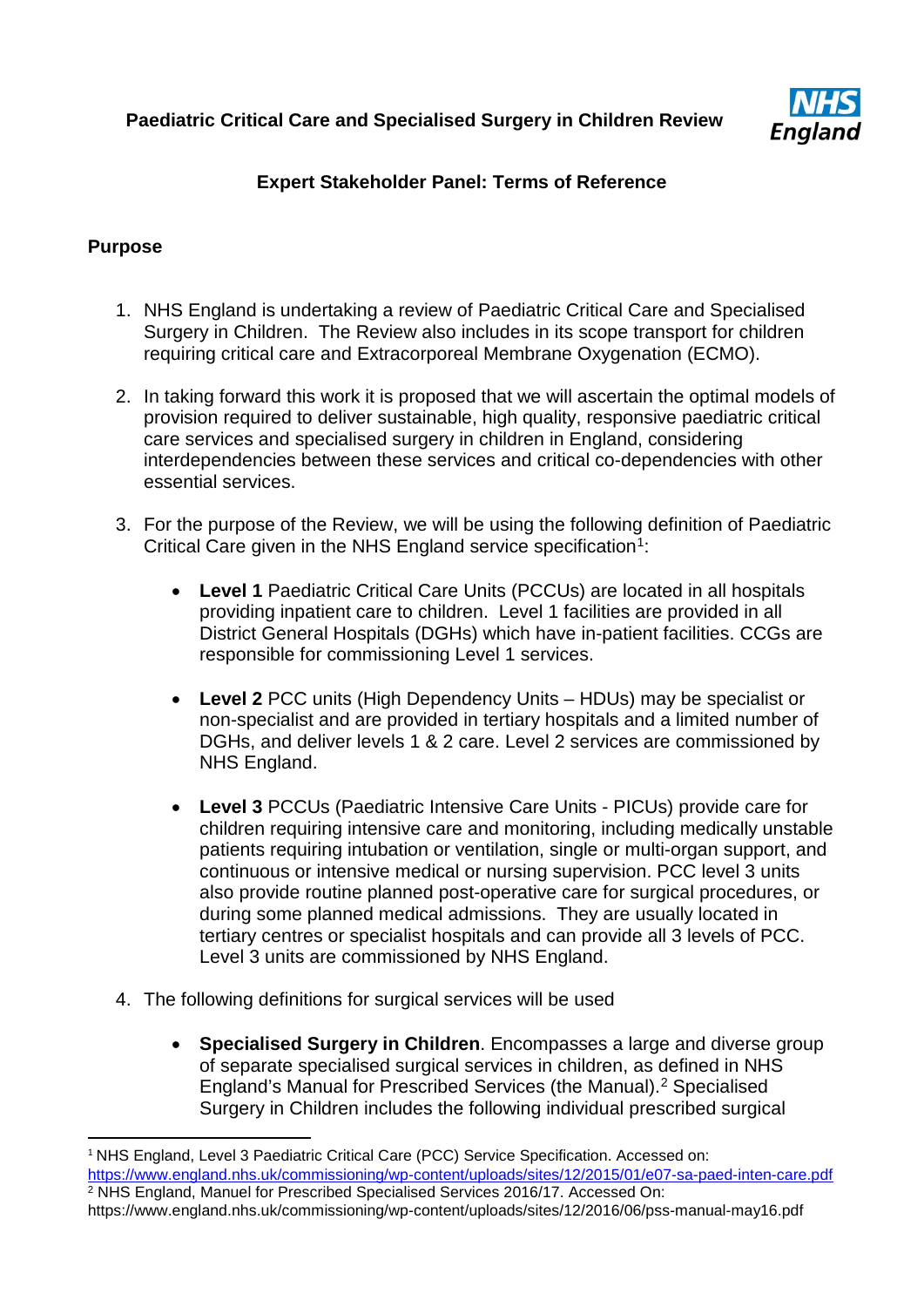services: Specialist Paediatric Surgery services; Specialist Paediatric Urology services; Specialist Ear, Nose and Throat services for children; Specialist Orthopaedic Surgery services for children; Cleft lip and palate services; Specialist Plastic Surgery Services for children Craniofacial services; Highly Specialist Pain Management services for children; Specialist Dentistry services for children; Specialist Gynaecology services for children and Surgery for Complex Obesity in children.

- **Specialist Paediatric Surgery**. One single and specific surgical speciality contained within Specialised Surgery in Children (see full list above). This is usually performed by a surgeon who is registered on the GMC Specialist Register under Paediatric Surgery.
- **Specialist Paediatric Urology**. One single and specific surgical speciality contained within Specialised Surgery in Children (see full list above). This is usually performed by a surgeon who is registered on the GMC Specialist Register under Paediatric Surgery.
- **General Paediatric Surgery (GPS)**. Non-specialised children's surgery that can either be performed by specialist paediatric surgeons or by surgeons who primarily operate on adults but have expertise in paediatric surgery.<sup>[3](#page-1-0)</sup>
- 5. This Review of Specialised Surgery in Children will predominantly focus on ascertaining optimal models of provision for the specific prescribed services of Specialist Paediatric Surgery and Specialist Paediatric Urology. These two services have the same professional specialist registration and are usually linked within provider trusts. To achieve this, the Review will clarify the definitions and provision of all of the separate elements of Specialised Surgery in Children, and will highlight where newly defined optimal models of care may be applicable to other services within the wider scope of Specialised Surgery in Children.
- 6. The aim of the Review is to deliver benefits in line with the triple aim outlined in the NHS *Five Year Forward View*:

<span id="page-1-0"></span><sup>&</sup>lt;sup>3</sup> Royal College of Surgeons of England, Children's Surgical Forum. Ensuring the provision of general paediatric surgery in the district general hospital. Accessed on [https://www.rcseng.ac.uk/library-and](https://www.rcseng.ac.uk/library-and-publications/college-publications/docs/ensuring-the-provision-of-general-paediatric-surgery-in-the-district-general-hospital/)[publications/college-publications/docs/ensuring-the-provision-of-general-paediatric-surgery-in-the-district](https://www.rcseng.ac.uk/library-and-publications/college-publications/docs/ensuring-the-provision-of-general-paediatric-surgery-in-the-district-general-hospital/)[general-hospital/](https://www.rcseng.ac.uk/library-and-publications/college-publications/docs/ensuring-the-provision-of-general-paediatric-surgery-in-the-district-general-hospital/)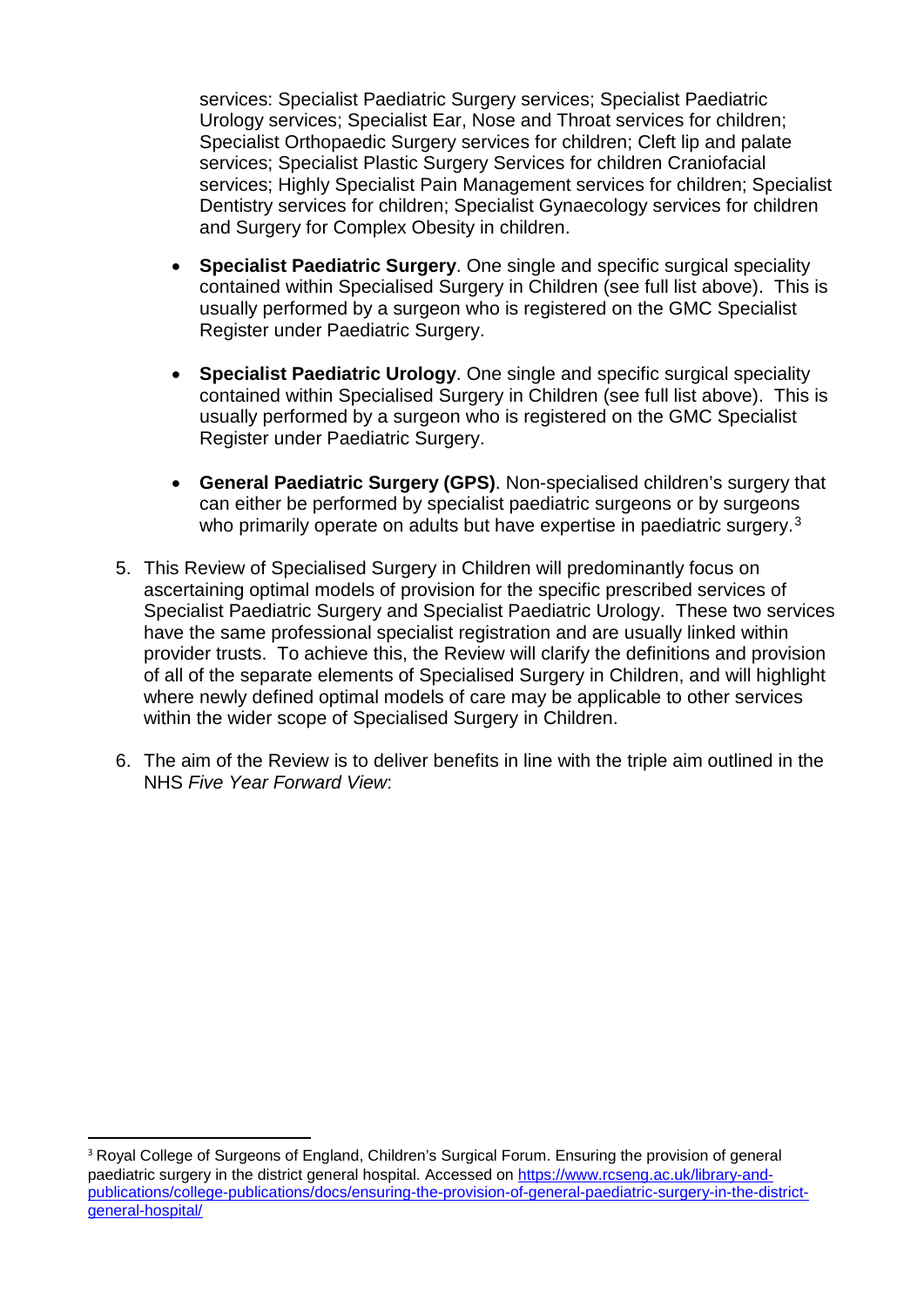| health                    | <b>Improving</b><br>population               | • Improved sustainability of services and equity of access across the country to critical<br>care services (including ECMO and swift transferto critical care) and specialised<br>surgery in children<br>• Delivery of more joined-up services for children with different levels of need.<br>involving greater professional collaboration and possible network style working |
|---------------------------|----------------------------------------------|-------------------------------------------------------------------------------------------------------------------------------------------------------------------------------------------------------------------------------------------------------------------------------------------------------------------------------------------------------------------------------|
|                           | ٠<br><b>Improving the</b><br>quality of care | Reductions in variation of care currently experienced – such as different admission<br>criteria for paediatric intensive care, and reduction in variation experienced by children<br>undergoing surgery<br>• Treating children closer to home wherever possible and improving patient and family<br>experience of care                                                        |
| l £<br>value for<br>money | <b>Improving</b>                             | Improved value for money through preventing, where possible, children from<br>requiring critical care services in the first place as a result of greater support at lower<br>levels<br>Providing care in an appropriate setting and location for the child, thereby optimising<br>use of the highest level of critical care and specialised surgery in children               |

- 7. There are four proposed work-streams (ECMO, transport, models of care including interdependencies and workforce) that will develop the detailed proposals and options for future models. The workstreams will cover the distinct and interdependent elements of paediatric critical care and specialised surgery in children and provide the opportunity for wider participation, including by provider organisations, and for panel members to contribute to specific workstreams.
- 8. The purpose of the expert stakeholder panel will be to inform a vision for future services and contribute to excellent patient care. To this end, the Panel will:
	- Provide advice and feedback to inform the development of the Review, based on expertise or lived experience;
	- Help to identify potential solutions to issues currently facing paediatric critical care and specialised surgery in children;
	- Provide constructive challenge on emerging solutions;
	- Work together with providers around potential solutions;
	- Contribute to work of specific work-streams if required; and
	- Assist NHS England in building momentum and creating consensus, by sharing outputs of the Review more widely with professional bodies and colleagues.

# **Membership**

9. The group will be chaired by the Director of Specialised Commissioning, NHS England.

10.Membership of the group is as follows:

| <b>Name</b>     | <b>Title and organisation</b>                 |
|-----------------|-----------------------------------------------|
| Dr Liam Brennan | Vice-Chair, Academy of Medical Royal Colleges |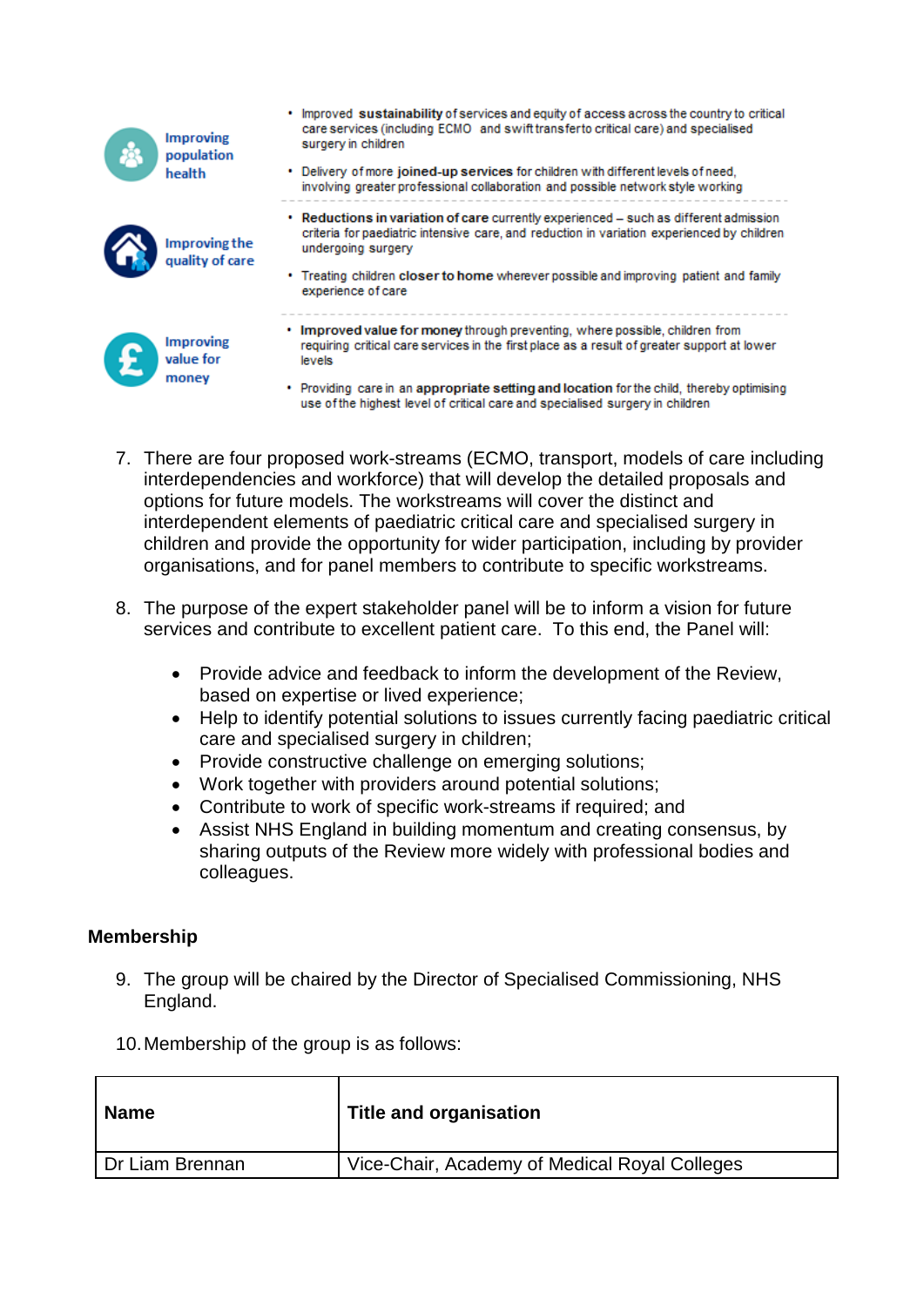| lan Barrington                  | Divisional Director, Women's and Children's Services,<br>University Hospitals Bristol NHS foundation Trust        |
|---------------------------------|-------------------------------------------------------------------------------------------------------------------|
| Dr Jacqueline Cornish           | National Clinical Director: Children and Young People and<br><b>Transition, NHS England</b>                       |
| <b>Professor Mark Davenport</b> | President, British Association of Paediatric Surgeons                                                             |
| Dr Mark Davidson                | Consultant Paediatric Intensivist, Royal Hospital for Sick<br>Children, Glasgow and PICS ECMO Group Chair         |
| Sir Mike Deegan                 | <b>Chief Executive, Central Manchester University Hospitals</b><br><b>NHS Foundation Trust</b>                    |
| Professor Liz Draper            | Principal Investigator, Paediatric Intensive Care Audit<br><b>Network</b>                                         |
| Dr Peter Marc Fortune           | President, Paediatric Intensive Care Society                                                                      |
| Mr Oliver Gee                   | Clinical Reference Group Chair: Specialised Surgery in<br>Children, NHS England                                   |
| Professor Huon Gray             | National Clinical Director for Heart Disease, NHS England                                                         |
| <b>Professor Nick Harding</b>   | Chair of Specialised Commissioning Place Based<br><b>Commissioning Oversight Group</b>                            |
| Dr Mike Linney                  | Wessex Regional Representative, Royal College of<br><b>Paediatrics and Child Health</b>                           |
| Fiona Lynch                     | Consultant Nurse, Evelina Children's Hospital, Guy's and<br><b>St Thomas' NHS Trust</b>                           |
| <b>Professor Neil Marlow</b>    | Clinical Reference Group Chair: Neonatal Critical Care,<br><b>NHS England</b>                                     |
| <b>Robert Munday Crates</b>     | Patient and public voice representative (parent)                                                                  |
| Dr Gale Pearson                 | Clinical Reference Group Chair: Paediatric Critical Care,<br><b>NHS England</b>                                   |
| Mr James Palmer                 | Medical Director for Specialised Services, NHS England                                                            |
| <b>Eithne Polke</b>             | Chair, Paediatric Intensive Care Society: Acute Transport<br>Group                                                |
| Louise Shepherd                 | Chair, Children's Hospital Alliance                                                                               |
| <b>Mr Richard Stewart</b>       | Chair, Children's Surgical Forum, Royal College of<br>Surgeons                                                    |
| Miss Carin Van Doorn            | Chair of Congenital Committee, Society for Cardiothoracic<br>Surgery in Great Britain and Ireland                 |
| Dr Peter Wilson                 | Women and Children's National Programme of Care Co-<br>Chair, NHS England                                         |
| <b>Professor Andrew Wolf</b>    | President, Association of Paediatric Anaesthetists of<br>Great Britain and Ireland/Royal College of Anaesthetists |